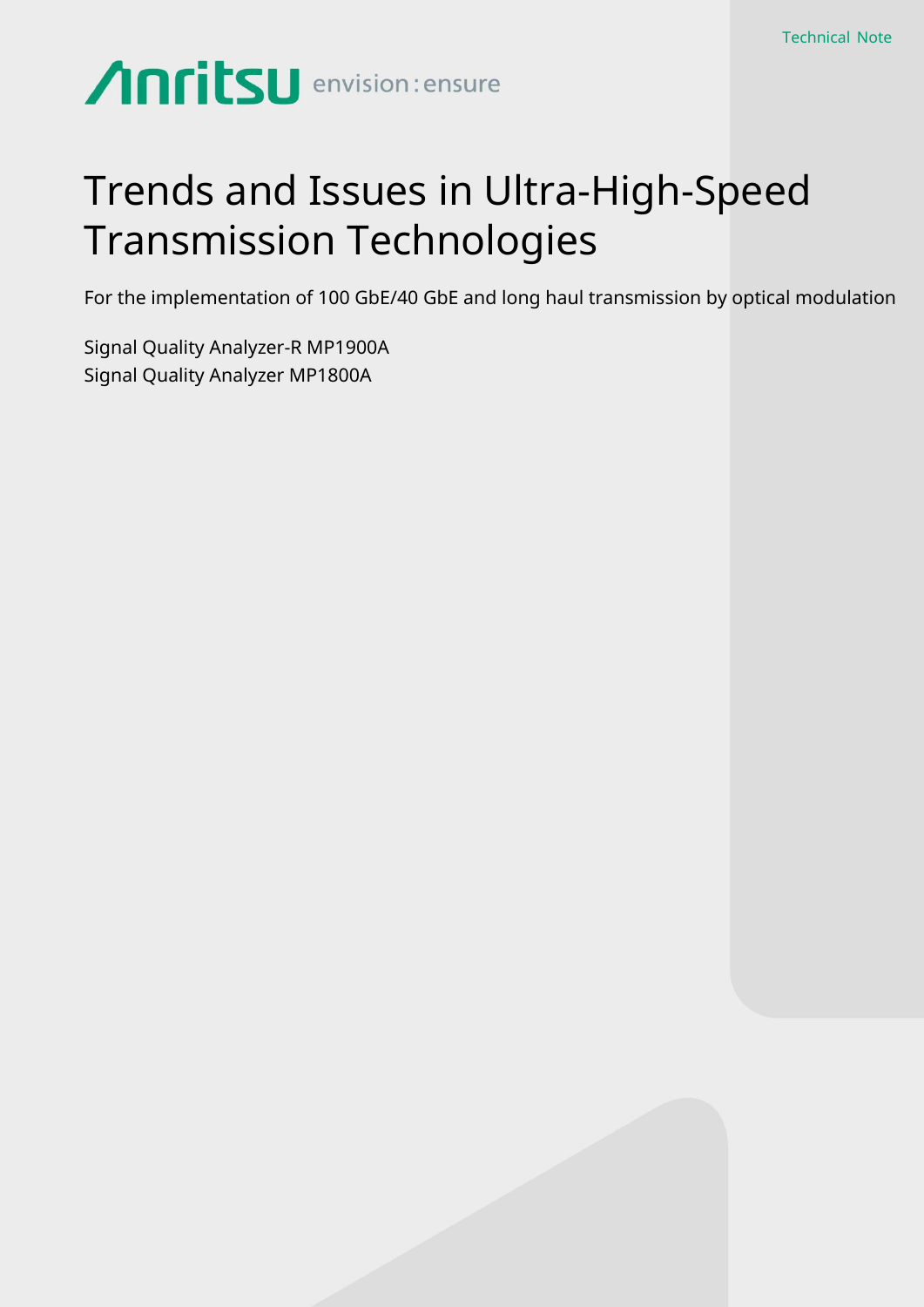## **1. Market Trends**

The daily and rapid spread of the broadband environment is led by FFTx. In these circumstances, core networks are starting to see a genuine transition from 10 Gbps to 40 Gbps. In particular, the focus is on traffic between Internet Exchanges (IXs) and Internet Service Providers (ISPs) and the data rate at the Japan IX (JPIX) now exceeds 100 Gbps, while the world's busiest IX in Amsterdam (AMSIX) exceeds 400 Gbps.

To resolve these types of bottlenecks in core networks, in July 2006, the IEEE started work on examining the 100 GbE standard under the auspices of the HSSG (High Speed Study Group); work started in November 2007 on the IEEE802.3ba standard with the aim of implementation in June 2010. The group is investigating a 100 GbE standard for connecting IXs, ISPs, and Contents Service Providers (CSPs) as well as a 40 GbE standard for connecting servers, etc., in data centers. However, these discussions are not just about standards for LANs using 100 and 40 GbE, but also cover OTN (Optical Transport Unit: OTU3, OTU4) ITU-T SG15 standards for WANs supporting long haul transmissions. R&D into and rollout of 40 Gbps, long haul transmission systems, especially undersea cables, using previously commercialized SDH/SONET/OTN transmission technologies is already starting.

In addition to explaining the latest technology trends from the viewpoint of a measuring instrument maker, this article also describes the important measurement items.

## **2. Standards Trends**

#### **2.1 IEEE Transition to 40/100 GbE Standard**

IEEE802.3ba discusses methods for achieving 100 GbE and 40 GbE. 100 GbE is mainly targeted at connections within IXs and between IXs and ISPs, so 40 GbE is being examined for internal connections between servers and storage where bandwidth up to 100 GbE is not required and for equipment interconnects. The following figure shows the topology currently under discussion.

40 GbE ≥10 km on SMF ≥100 m on OM3 MMF ≥10 m on over copper cable ≥1 m over backplane 100 GbE ≥40 km on SMF

≥10 km on SMF ≥100 m on OM3 MMF

≥10 m over copper cable

In addition, the 40 GbE and 100 GbE layers are described as shown below in IEEE 802.3ab Draft 1.0.



**PMD: Physical Medium Dependent PMA: Physical Medium Attachment**

**PCS: Physical Coding Sub-layer MAC: Media Access Control**

Figure 1. 40 GbE/100 GbE Topologies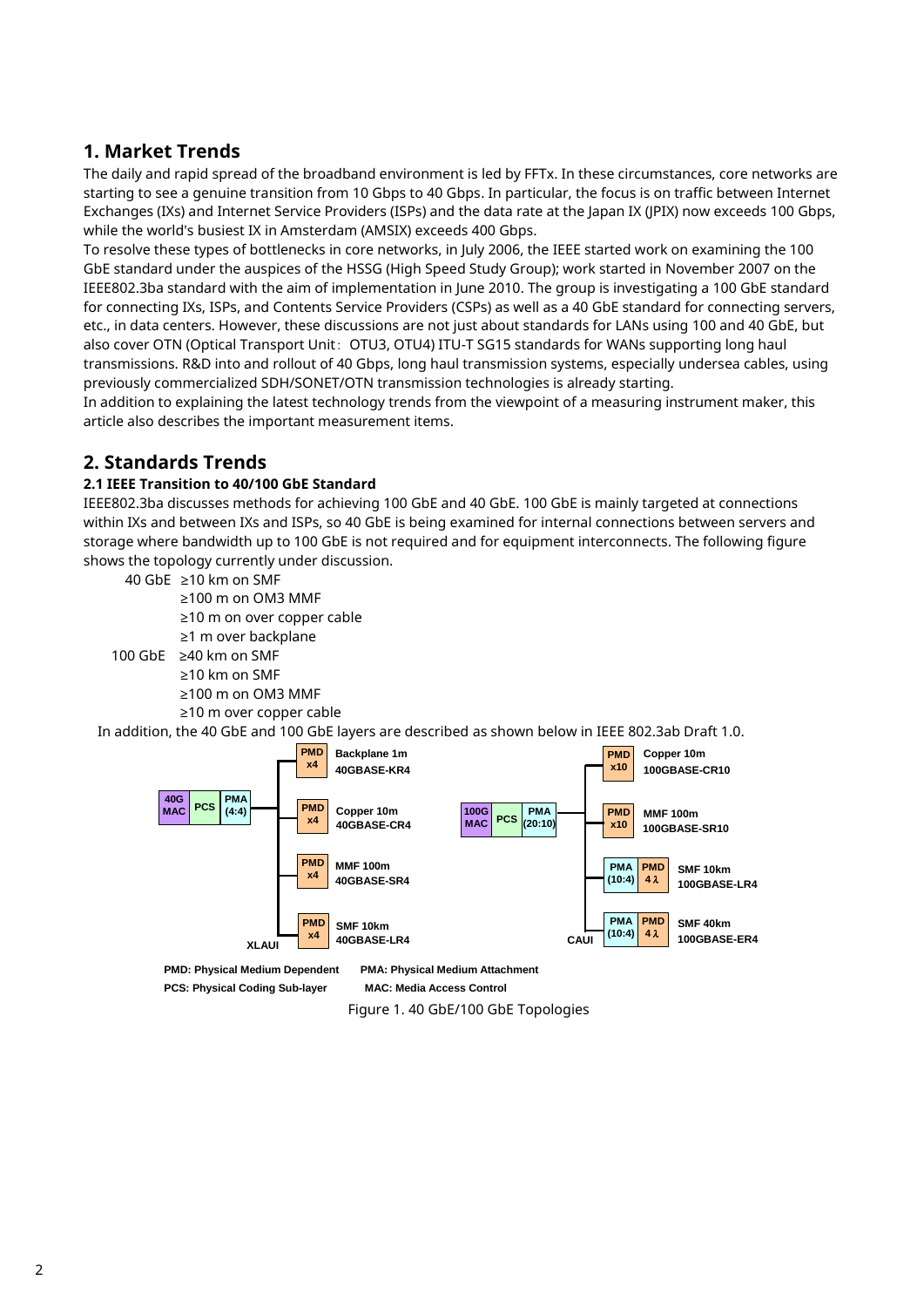From the above, the Media Dependent Interface (MDI) connecting the PMD and network side is being discussed as four parallel transmission lanes each of 10 Gbps for 40 GbE and either 10 parallel transmission lanes of 10 GbE or 4 parallel transmission lanes each of 25 Gbps for 100 GbE. Additionally, the PMD–PMA interface is composed of 4 lanes x 10 Gbps called XLAUI for 40 GbE and 10 lanes x 10 Gbps called CAUI for 100 GbE. Moreover, the optical modules used by 100GBASE-LR4 and 100GBASE-ER4 are expected to be standardized as CFP (100G Form-factor Pluggable) in the MSA (Multi Source Agreement).

#### **2.2 ITU-T, OIF and Trend in 40G Long-Distance Transmission**

Although 100 GbE and 40 GbE are defined by IEEE as the standards for the LAN side, ITU-T is also discussing encapsulation of 40 GbE and 100 GbE in OTU4 for the related WAN side. In September 2008, ITU-T SG15/Q11 selected 111.89973 Gbps as the OTU4 bit rate.

Furthermore, in line with these trends, the Optical Internetworking Forum (OIF) seems likely to settle on the 100G long distance DWDM transmission Implementation Agreement (OIF 2008.125.04) using DP-QPSK (Dual Polarization–Quadrature Phase Shift Keying) as the phase modulation method for transmission systems exceeding 100 Gbps in late 2009. (DP-QPSK is also called PM-QPSK when using the PM abbreviation for Polarization Multiplexing instead of Dual Polarization).

Some core networks are already in commercial operation at 40 Gbps but the more widespread standards are still 10 and 2.5 Gbps. Around 2000, communications vendors and carriers started examining long haul transmission using either 2.5 or 10 Gbps WDM, or 40-Gbps serial two make efficient use of bandwidths higher than 40 Gbps. Realistically, not only are there technical issues with PMD, CD, and fiber non-linearity, there are still cost issues about how to overcome them. However, due to the current explosive growth in the spread of 10 GbE traffic between IXs and ISPs, long haul core network traffic is also facing the need to genuinely support 40 Gbps.



Figure 2. Trend in 10-Gbps Port Count

Businesses currently supporting 40-Gbps long haul transmissions are developing various phase modulation methods such as DQPSK (Differential Quadrature Phase Shift Keying) and DP-QPSK instead of using On/Off modulation to perform data transfer. As a result, the previous problems with PMD, CD and non-linearity that adversely impacted 40-Gbps serial transmissions are expected to be largely solved. The next section outlines these modulation methods.

## **3. Outline of Modulation Methods**

Generally, optical transmission methods use strong modulation with NRZ and RZ, which is commonly called Amplitude Shift Keying (ASK). In the most basic NRZ scheme, the optical signal is switched ON (light emitted) and OFF (light extinguished) to transfer data using a simple binary 0/1 code. The RZ scheme uses the same ON/OFF change to transfer information but in the RZ method, the pulse width at ON is half that in the NRZ scheme. As a result, since the optical power per bit is approximately halved, the impact of non-linearity is reduced. In an optical fiber, the index of refraction (IOR) varies (called non-linearity) with changes in power, meaning as the optical signal goes ON/OFF. When the optical power changes greatly at ON/OFF switching, the IOR changes greatly too, causing increased degradation in the optical signal after transmission through the fiber. On the other hand, since the optical power in the RZ scheme is twice that in the NRZ scheme, the average optical power is the same as the NRZ scheme, so an improvement in the SNR (signal to noise ratio), can be expected.

By using an RZ transmission signal, the average power drops so the effect of non-linearity drops too, but on the other hand, SNR at the Rx side improves as optical power rises, so a choice is possible.

However, because the pulse width is halved in the RZ scheme and high frequency components are included in the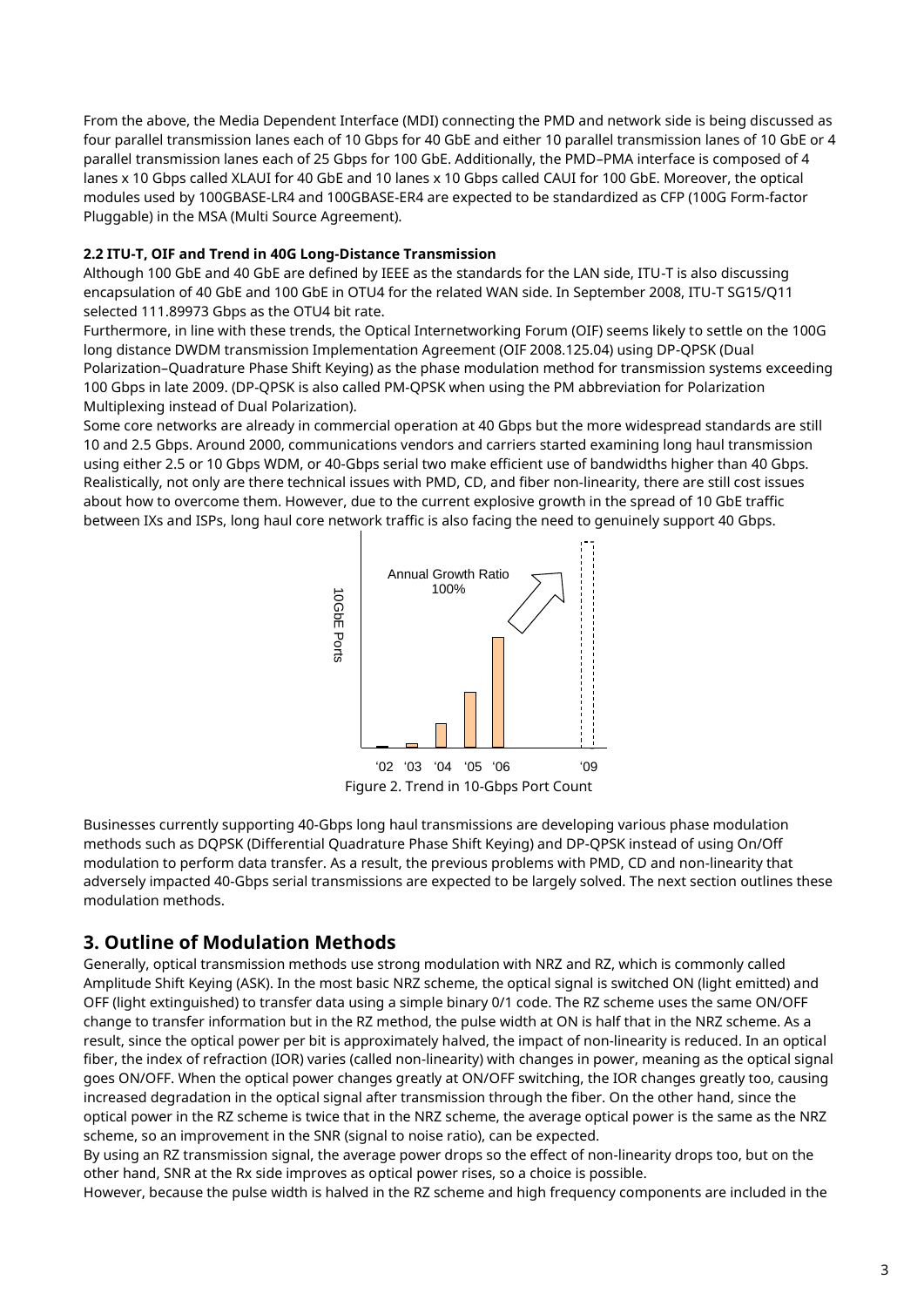signal, the required frequency band becomes wider. As a result, when multiplexing high-density wavelengths such as DWDM, interference occurs easily between wavelengths, which is a disadvantage.



Phase Shift Keying (PSK) transmission methods, such as DPSK and DQPSK, eliminate the causes of degraded signal transmissions due to non-linearity. In DPSK, instead of transferring data by switching the optical signal ON/OFF, the optical signal is always on and the information is carried on the shifting signal phase, but because the power is always on, changes in IOR are removed, eliminating the cause of non-linearity.



Figure 4. DPSK and DQPSK Transmissions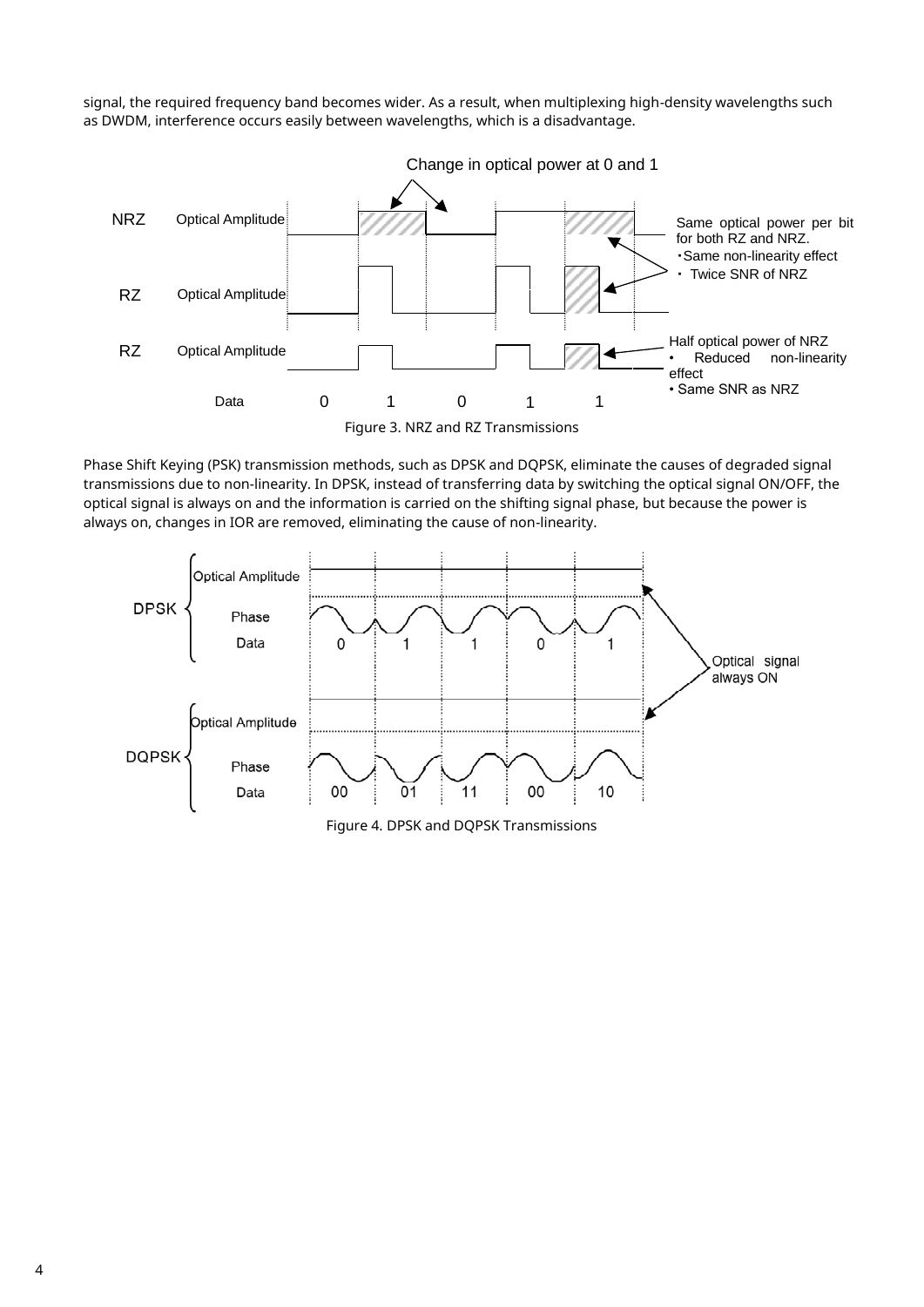The amplitude and phase modulation methods are both illustrated below.



Figure 5. Amplitude and Phase Modulation

In the amplitude modulation method, a voltage is impressed only on one side of an MZ modulator to change the optical path length to a half cycle and ON or OFF occurs at the point where the waveforms of both sides are combined. On the other hand, in the phase shifting method, the phase of the output is reversed by changing both optical paths of the MZ modulator.

When sending data using the DPSK method, the 0/1 change of the data to transfer must be encoded in the data as shown below.

| Transfer Data Change | Phase Change of Transfer |  |  |  |  |  |  |  |  |
|----------------------|--------------------------|--|--|--|--|--|--|--|--|
|                      | Data                     |  |  |  |  |  |  |  |  |
| $0 \rightarrow 0$    | reversed                 |  |  |  |  |  |  |  |  |
| $0 \rightarrow 1$    | non-reversed             |  |  |  |  |  |  |  |  |
| $1 \rightarrow 0$    | reversed                 |  |  |  |  |  |  |  |  |
| $1 \rightarrow 1$    | non-reversed             |  |  |  |  |  |  |  |  |

Encoding at the transmitter side is performed using a Pre-Coder; decoding is performed at the receiver side by the MZ modulator with added 1-bit delay to convert the phase modulation to amplitude modulation.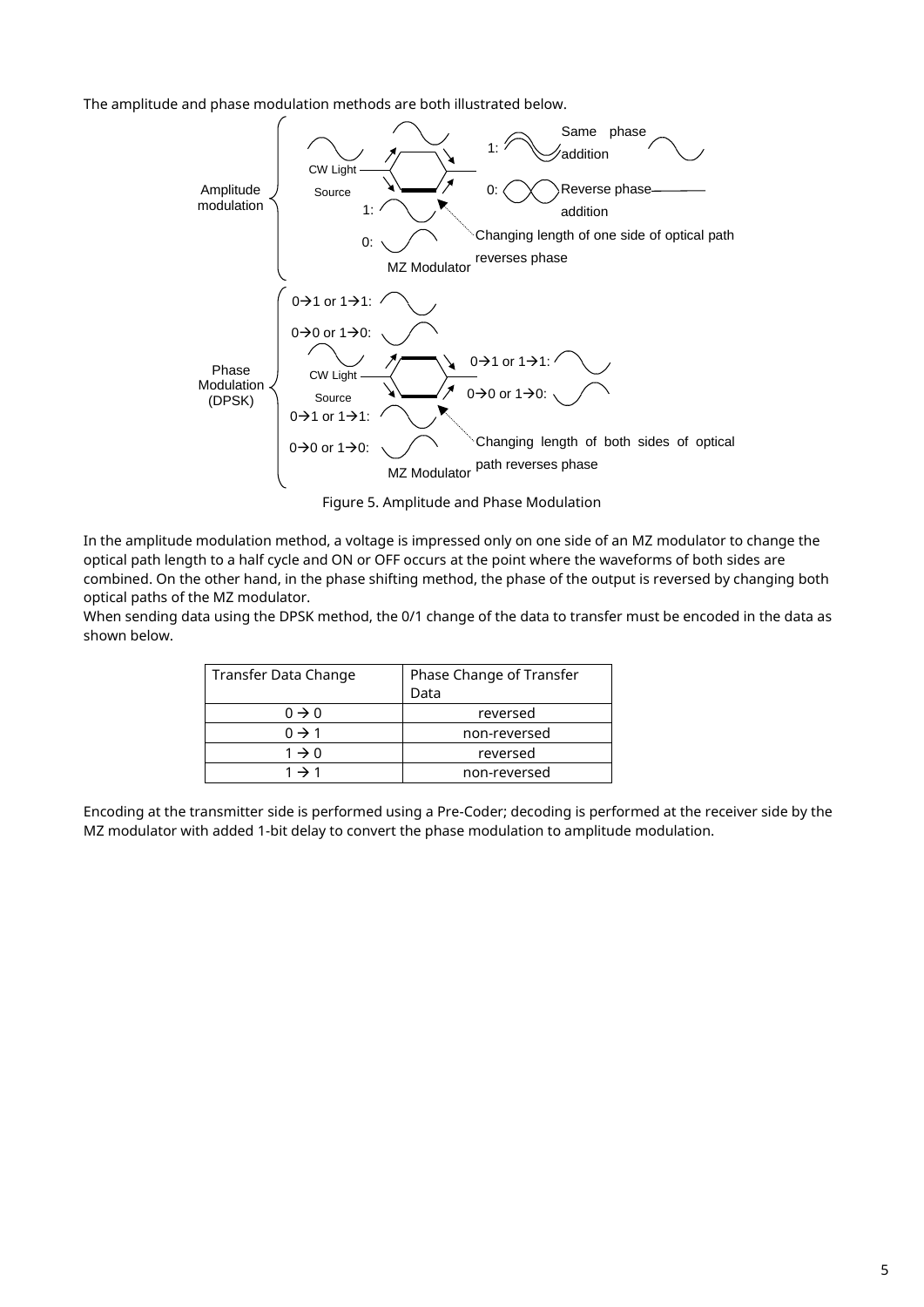

Figure 6. DPSK Transmission Circuit and Data Decoding

For long haul transmission, as described previously, there is active R&D into DQPSK and DP-QPSK methods with the aim of maintaining the data rate using modulation while decreasing symbol rate, and suppressing chromatic dispersion (CD) and polarization mode dispersion (PMD).



Figure 7. DQPSK, DP-QPSK Transmission Circuits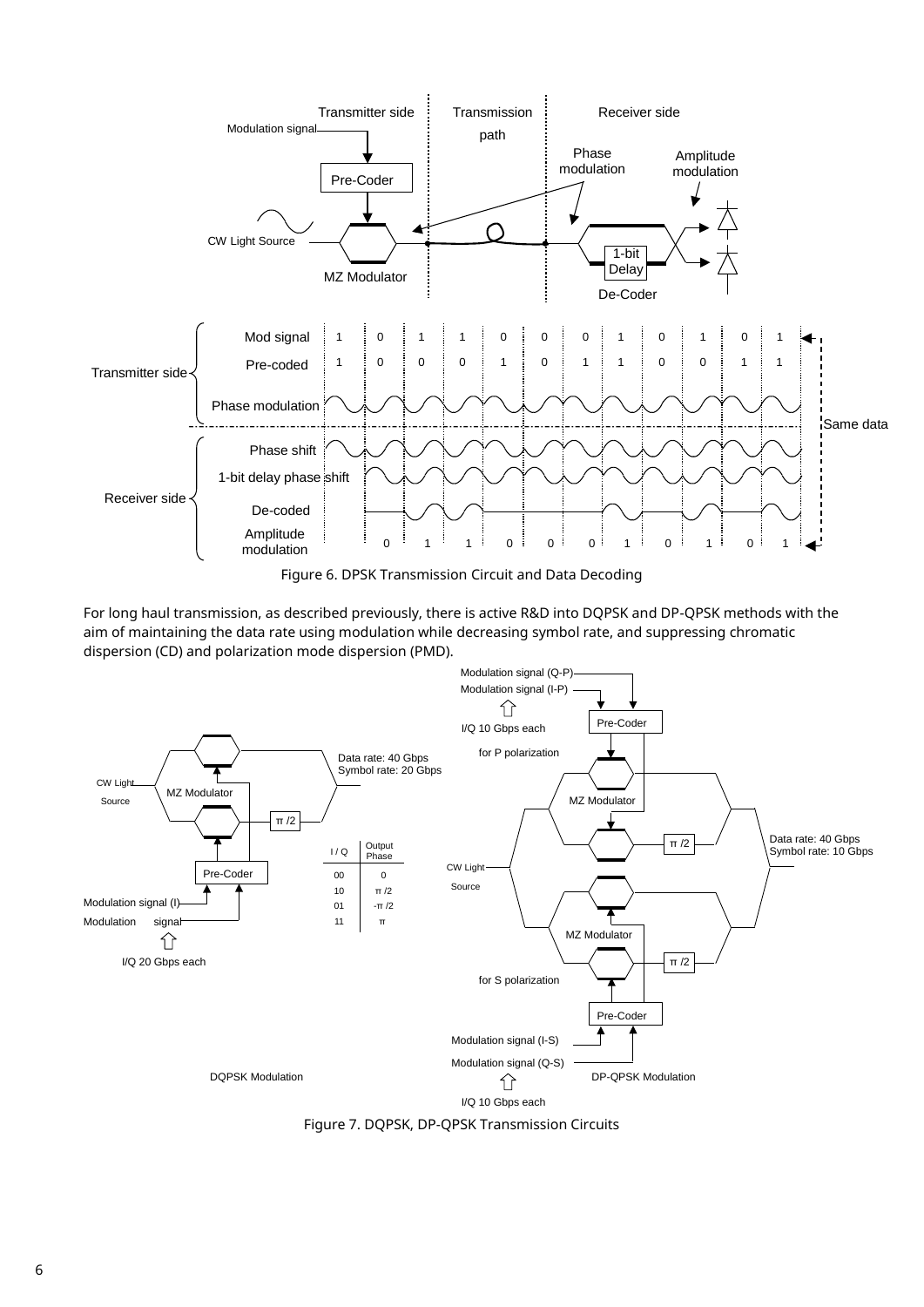At 40G DQPSK, the symbol rate decreases to half the data rate because a 20-Gbps modulation signal is used for each of the two I and Q systems. The DP-QPSK scheme applies modulation to the two I and Q systems for both the P and S modulation waves and uses a 10-Gbps signal as each modulation signal. Although the data rate is fixed for DPSK, DQPSK, and DP-QPSK, the decreasing symbol rate from former to latter is an advantage, but conversely, the increase in the circuit complexity is a disadvantage.

## **4. Modulation Methods and Measurement Requirements Supporting 40/100GbE Standards**

#### **4.1 Measuring Modulation**

Testing phase modulation transmissions in the previously described circuit requires confirmation of the Pre-Coder logic operation and phase modulation signal skew tolerance.

The Pre-Coder logic operation is described first.



Figure 8. Pre-Coder Test System

The output of the pattern generator, such as a PRBS pattern, is input to the Pre-Coder as the modulation signal; the Pre-Coder output and assumed pattern are set as the receive pattern at the Error Detector side and checked by measuring the BER. To perform this test, not only is a BERTS function and ability to generate a pure PRBS pattern required, it is also necessary to have either a user programmable pattern with a high degree of freedom for easy setting of the Pre-Coder signal corresponding to the PRBS signal pattern length, or to have functions for generating and analyzing the pre-coded signal directly.

Usually, setting the programmable pattern at the BERTS requires the length of the actually used pattern and the length of the least common denominator of the programmable pattern setting resolution. For example, the PRBS pattern has a length of 2<sup>n</sup>-1 bits and when the PRBS pattern is 2<sup>23</sup>-1, the pattern length is 8,388,607 bits. When the programmable pattern length setting resolution is 1 bit, that length can be set as the pattern length, but if the setting resolution changes with pattern length as in a conventional BERTS, pattern setting becomes very inconvenient due to setting coarseness. For example, when the resolution is 128 bits, a pattern length of about 1 Gbit is required at the BERTS because 128 x 8,388,607 bit = about 1 Gbit. Each time the user shifts the same pattern by 1 bit, it is necessary to set 128 times on BERTS.

To solve this problem, Anritsu developed its MP1800 series offering programmable patterns with a high-df setting resolution whatever the pattern length, including 1 bit for a 10-Gbit/s band BERT, 2 bits for 20 Gbit/s, and 4 bits for 40 Gbit/s. In addition, Anritsu also provides software options to automatically generate and analyze DPSK, ODB, and DQPSK modulation signals without editing programmable patterns.

Phase modulation signal skew tolerance is described below.

At DQPSK and DP-QPSK tests, in addition to the Pre-Coder test described for the DPSK scheme, it is also necessary to test the I/Q signal skew tolerance. Since two signals are required for one meaning in a two I/Q modulation signal system, the timing of each signal must be synchronized. In addition, the effect of differences in the length of the two signal paths on modulation error in the transmission signal must also be considered.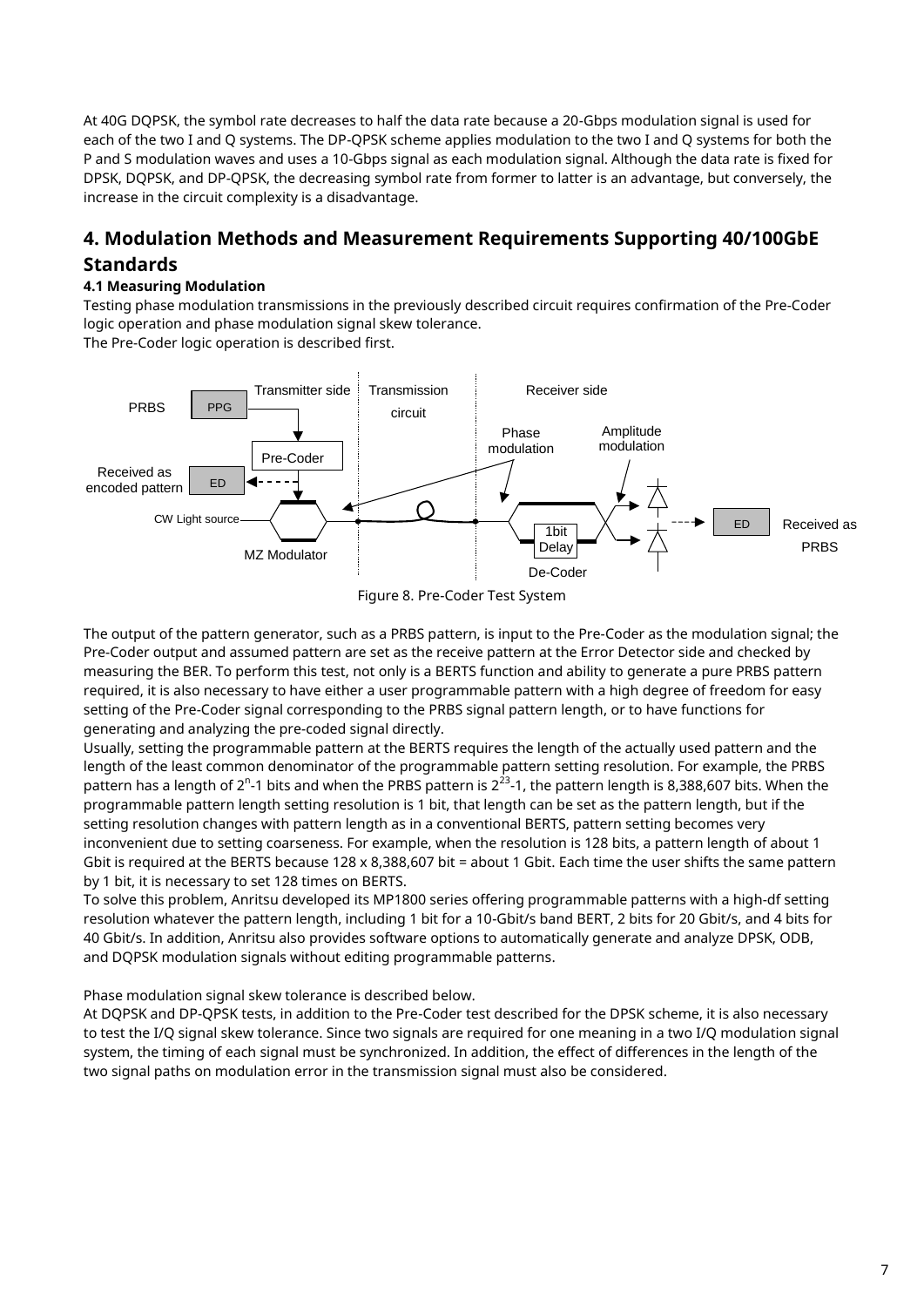

Figure 9. Modulation Error Outline

A 10-Gbps signal has a 1-bit cycle of 100 ps, which is equivalent to a path length of about 2 cm. In other words, when there is a difference in path lengths of about 1 cm, a 1-bit signal shows a tendency to skew, making path length design very important. At 20 Gbps, the 1-bit cycle is 50 ps, which is half the previous value and equivalent to a path length of 1 cm, requiring very accurate circuit design.

The following diagrams show the modulation measurement system required for DQPSK and DP-QPSK schemes.



Figure 10. DQPSK, DP-QPSK Modulation Signal Test Systems

In Figure 10, as the minimum conditions, each I/Q test signal (surrounded by dotted oval) is not only at the same frequency but the bit pattern generation timing is also synchronized. Moreover, it is essential to assure the tolerance of the receive side to modulation error caused by drift in the generation timing of each I/Q signal by using the highest quality design standards.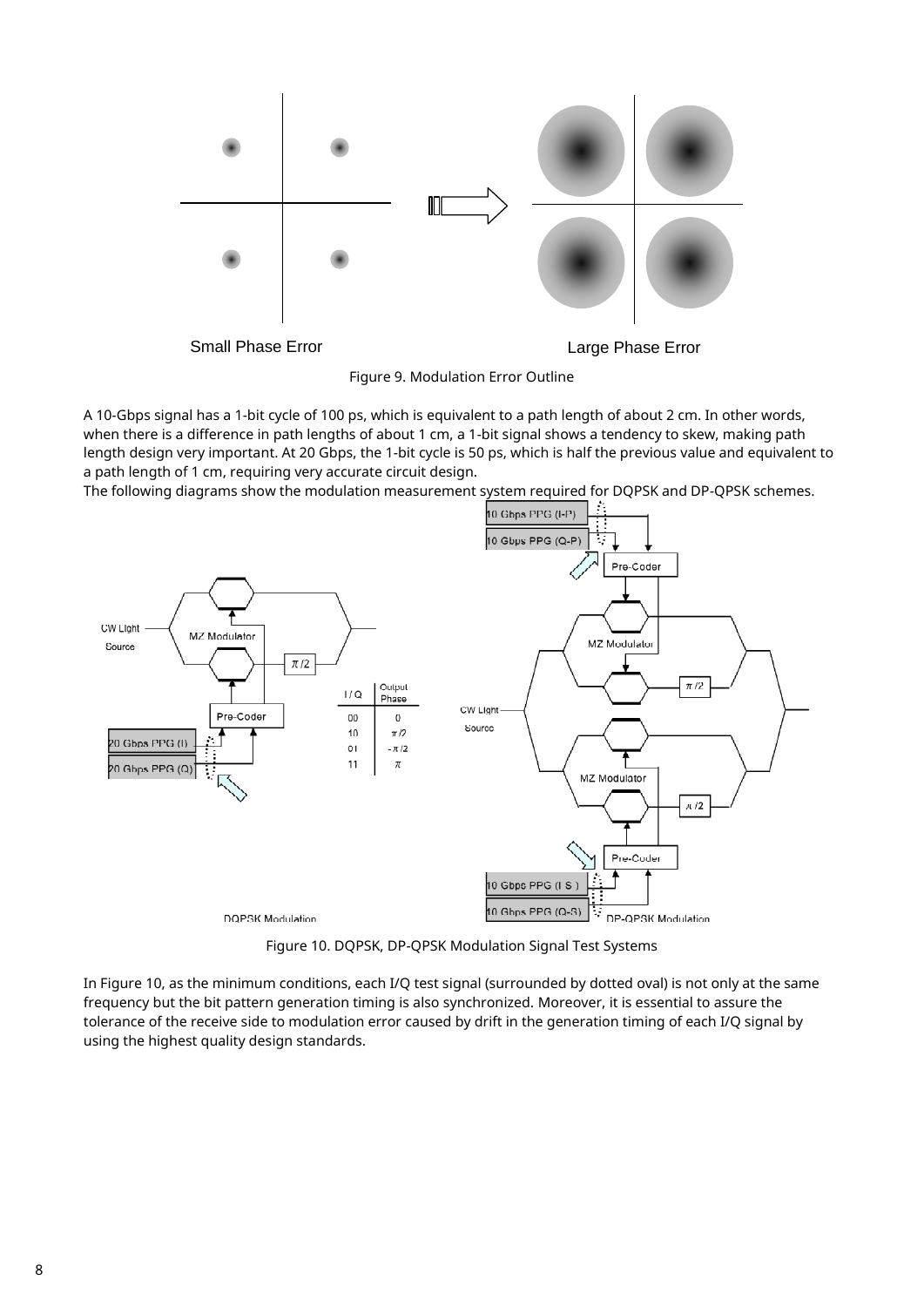#### **4.2 40/100GbE Measurements**

This section describes PMD, PMA and the equipment-side PCS (previously called "Multi Lane Distribution (MLD)") interface as important issues in evaluation.

#### **4.2.1 PMD Evaluation**



Figure 11. System Configuration (One Direction Only)

The appearance of PMD at 100 GbE in systems using 850 nm, 10 Gbps x 10 ch, and 1310 nm, 25.78 Gbps x 4λis a topic of vigorous discussion and many carriers are aiming to develop transmissions over distances of 10 km or more using 25.78 Gbps x 4λ. When evaluating PMD, the light source in the measurement system requires much better Tr/Tf and Tj characteristics than the PMD so that there is no impact on the PMD output waveform. Recently, IEEE802.3ba and OIF have recommended values of 20 ps for Tr/Tf and 10 ps for Tj of the EML output waveform. However, since an EML generally has non-linear extinction characteristics for electrical input signals, when the crosspoint of such signals is at 50%, the crosspoint of the optical output waveform drifts to the 0 side and the waveform tends to become distorted. As a consequence, the light source for EML evaluation requires a crosspoint adjustment function allowing the optimum optical output waveform to be obtained.

#### **4.2.2 PMA Evaluation**

The SERDES function connecting the PMD and equipment side defines the PMA. Since the 4:1 SERDES used in 40G systems and the 10:4 SERDES used at 100G have lane number and bit rate conversion functions, they are called a Gear Box. This section describes issues with PMA evaluation. When performing transmission between multiple lanes, the most important issue to consider is evaluation of skew between lanes. Skew is caused by various factors such as transmission path propagation delay, fiber length, PCB pattern length, cable length, and IC propagation time delay. OIF recommends use of a Deskew function as defined in SFI-5P1 and SFI-5P2 as the interface at the electrical side of the 40-Gbps transponder for adjusting skew between multiple lanes. In SFI-5, a dedicated lane called Deskew is arranged alongside the data lanes to adjust the skew. However, designs for 40G XLAUI (10 Gbps x 4 lanes) and 100G CAUI (10 Gbps x 10 lanes) systems have no dedicated Deskew lane and instead use a procedure whereby data called the "Alignment Marker" for skew adjustment is embedded in the lanes.

At 100GbE, the CAUI 10-lane signal is split into 20 Physical Coding Sub-layer lanes (PCSLs) inside of equipment that have no physical interface. 20 PCSLs are used because although various numbers of 100 GbE lines, such as 1, 2, 4, 5, and 10 can be used, 20 is determined by the least common denominator required to assure the same processing at the device side. The Alignment Marker is sent over these 20 PCSLs by generating a 66-bit block 16,384 times to align the data skew in each lane.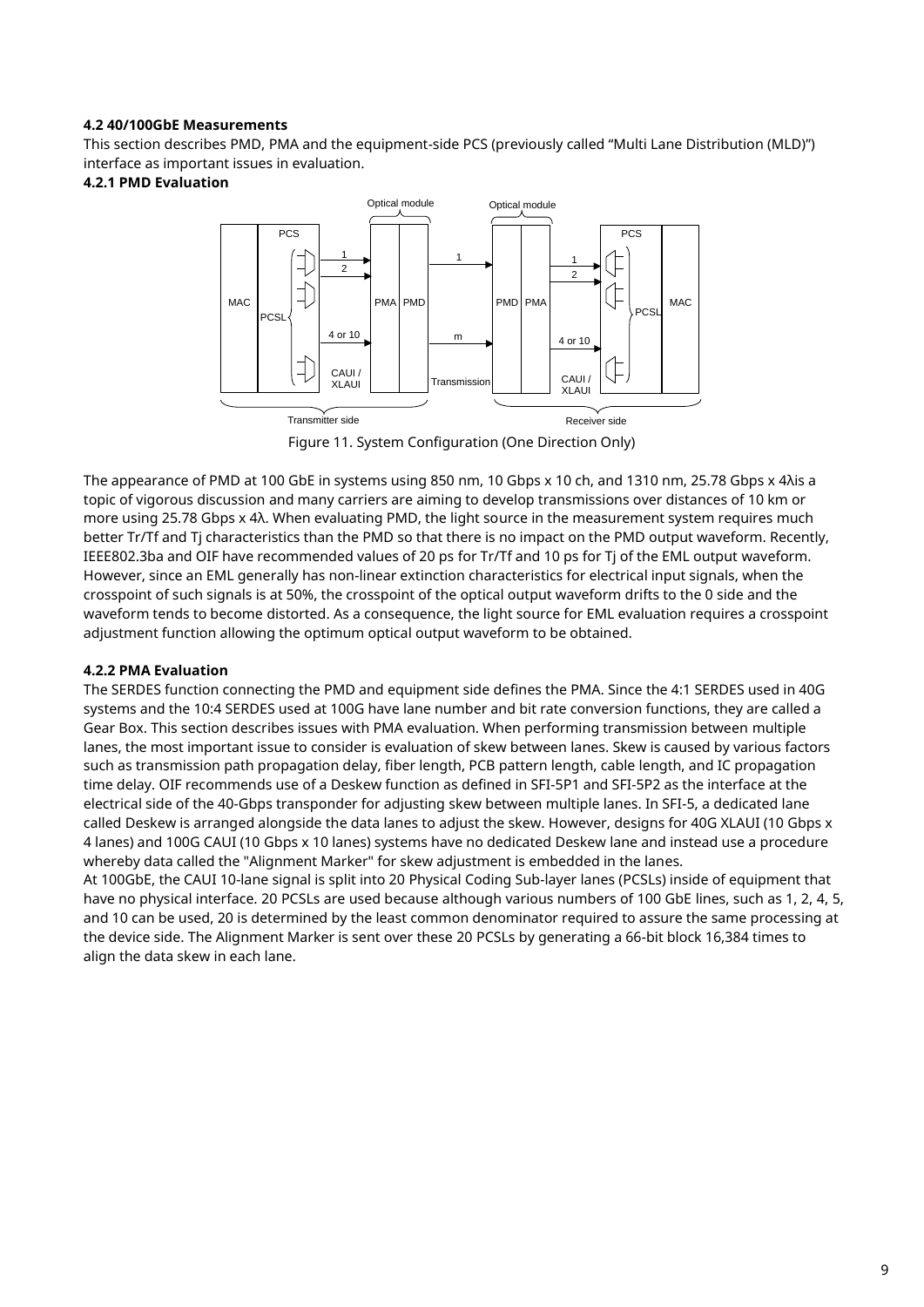

Figure 12. Alignment Marker Generation Outline

Since scrambling is not performed on the Alignment Marker, the DC balance must be maintained. Consequently, the first two bits are 01 and the following 32 bits are a PRBS58-generated sequence; the next 32 bits are the reverse of the previous 32 bits, maintaining the DC balance. is not performed on the Alignment Marker, the DC balance must be maintained. Conseq<br>are 01 and the following 32 bits are a PRBS58-generated sequence; the next 32 bits are the<br>vious 32 bits, maintaining the DC balance.<br>SL

| the first two bits are 01 and the following 32 bits are a PRBS58-generated sequence; the next 32 bits are the |                                        |                    |                 |                         |                    |                |                     |                |                                                          |              |           |                      |                |                        |                        |                      |                  |                |                          |                  |            |
|---------------------------------------------------------------------------------------------------------------|----------------------------------------|--------------------|-----------------|-------------------------|--------------------|----------------|---------------------|----------------|----------------------------------------------------------|--------------|-----------|----------------------|----------------|------------------------|------------------------|----------------------|------------------|----------------|--------------------------|------------------|------------|
| reverse of the previous 32 bits, maintaining the DC balance.                                                  |                                        |                    |                 |                         |                    |                |                     |                |                                                          |              |           |                      |                |                        |                        |                      |                  |                |                          |                  |            |
| <b>PCSL</b>                                                                                                   | 0                                      | $\mathbf{1}$       | $\overline{2}$  | $\overline{3}$          | $\overline{4}$     | 5 <sup>1</sup> | 6 <sup>1</sup>      | $\overline{7}$ | 8 <sup>1</sup>                                           | 9            | $10$ 11   |                      | 12             | 13                     | 14                     | 15                   | 16               | 17             | 18                       | 19               |            |
| <b>Bit Number</b>                                                                                             |                                        |                    |                 |                         |                    |                |                     |                |                                                          |              |           |                      |                |                        |                        |                      |                  |                |                          |                  |            |
| $59 -$                                                                                                        | $66$ <sup><math>\degree</math>F4</sup> | ~17                | $\overline{B}0$ | $\tilde{ }$ 10          | ĭОB                | $\degree$ 50   | $\tilde{ }$ 15      | $\tilde{}$ FA  | `DF                                                      | $\degree$ 38 | ΄DΕ       | $\overline{B8}$      | ĆD.            | $\tilde{}$ AB          | $\tilde{\mathsf{B}}$ 5 | ҇ѤВ                  | $\degree$ 30     | $\degree$ 35   | $\check{\phantom{1}}$ 6F | $\tilde{\ }$ E9  |            |
| $51 -$<br>58                                                                                                  | $\degree$ 21                           | ĭ8Е                | E8              | ~7В                     | $\tilde{ }$ 09     | $\degree$ C2   | $\degree$ 26        | $\degree$ 66   | $\overline{76}$                                          | ŤЕ           | 99`       | $55^{\circ}$         | $\mathsf{B}2$  | ΒD                     | ĭСA                    | ĆD                   | $^{\circ}$ 4C    | Β7             | 2A                       | $\varepsilon$ E5 |            |
| $43 -$<br>50 <sup>1</sup>                                                                                     | $\degree$ 68                           | ~71                | 4B              | $\degree$ 95            | ~07                | ~14            | Ĭ4Α                 | $\degree$ 45   | $\mathbf{r}_{24}$                                        | C9           | ΄6C       | $\degree$ 91         | Έ9             | $\tilde{}$ F8          | °C7                    | $\degree$ 36         | 31`              | Ď6             | $\mathbf{66}$            | $F_0$            |            |
| $35 -$<br>42                                                                                                  | ΄C1                                    | 9D                 | $\degree$ 59    | 4D                      | $\tilde{F}$ 5      | ΪDD            | $\check{9}A$        | 7B             | $^{\circ}$ AO                                            | 68           | ΈD        | B9                   | <b>5С</b>      | $\mathsf{\tilde{}}$ 1A | $\degree$ 83           | $\degree$ 35         | $\overline{C}$ 4 | `AD            | 5F                       | $\overline{c}$   |            |
| $27 -$<br>34                                                                                                  | F4                                     | 17                 | B <sub>0</sub>  | 10                      | 0B                 | 50             | 15                  | FA             | DF                                                       | 38           | DE        | B <sub>8</sub>       | CD             | AB                     | B5                     | EB                   | 30               | 35             | 6F                       | E9               |            |
| $19 -$<br>26                                                                                                  | 21                                     | 8E                 | E8              | 7B                      | 9                  | C <sub>2</sub> | 26                  | 66             | 76                                                       | ${\sf FB}$   | 99        | 55                   | <b>B2</b>      | <b>BD</b>              | CA                     | CD                   | 4C               | B <sub>7</sub> | 2A                       | E <sub>5</sub>   |            |
| $11 -$<br>18                                                                                                  | 68                                     | 71                 | 4B              | 95                      | $\overline{7}$     | 14             | 4A                  | 45             | 24                                                       | C9           | 6C        | 91                   | B <sub>9</sub> | F <sub>8</sub>         | C <sub>7</sub>         | 36                   | 31               | D <sub>6</sub> | 66                       | F <sub>0</sub>   |            |
| $3 -$<br>10                                                                                                   | C <sub>1</sub>                         | 9D                 | 59              | 4D                      | F5                 | <b>DD</b>      | <b>9A</b>           | 7B             | A <sub>0</sub>                                           | 68           | <b>FD</b> | B <sub>9</sub>       | 5C             | 1A                     | 83                     | 35                   | C <sub>4</sub>   | AD             | 5F                       | CO               |            |
| 2                                                                                                             |                                        |                    |                 |                         | 1                  |                | 1                   | 1              | $\mathbf{1}$                                             | 1            |           | 1                    |                | 1                      |                        | 1                    | 1                |                | $\mathbf{1}$             |                  |            |
| 1                                                                                                             | $\mathbf 0$                            | $\mathbf 0$        | 0               | $\mathbf 0$             | $\mathbf 0$        | 0              | $\mathbf 0$         | $\Omega$       | $\Omega$                                                 | $\Omega$     | $\Omega$  | $\Omega$             | 0              | $\Omega$               | 0                      | $\mathbf 0$          | $\mathbf 0$      | 0              | $\overline{0}$           | $\pmb{0}$        |            |
| Figure 13. 100 GbE Alignment Marker                                                                           |                                        |                    |                 |                         |                    |                |                     |                |                                                          |              |           |                      |                |                        |                        |                      |                  |                |                          |                  |            |
|                                                                                                               |                                        |                    |                 |                         |                    |                |                     |                |                                                          |              |           |                      |                |                        |                        |                      |                  |                |                          |                  |            |
| In a 100GbE 10:4 PMA, the MUX/DEMUX sequence is as follows:                                                   |                                        |                    |                 |                         |                    |                |                     |                |                                                          |              |           |                      |                |                        |                        |                      |                  |                |                          |                  |            |
| $2 - 1$<br>$2-2$<br>$2 - 0$                                                                                   | $2-3$                                  |                    |                 | $2-4$ $2-5$ $2-6$ $2-7$ |                    |                | $2-8$               |                | $2-9$  2-10 2-11 2-12 2-13 2-14 2-15 2-16 2-17 2-18 2-19 |              |           |                      |                |                        |                        |                      |                  |                |                          |                  |            |
| $1 - 2$<br>$1 - 0$<br>$1 - 1$                                                                                 | $1 - 3$                                |                    | $1 - 4$         | $1 - 5$                 | $1 - 6$            | $1 - 7$        | $1 - 8$             |                | 1-9 1-10 1-11 1-12 1-13 1-14 1-15 1-16 1-17 1-18 1-19    |              |           |                      |                |                        |                        |                      |                  |                |                          |                  |            |
| $0 - 2$<br>$PCSL 0-0$<br>$0 - 1$                                                                              | $0 - 3$                                |                    | $0 - 4$         | $0 - 5$                 | $0 - 6$            | $0 - 7$        | $0 - 8$             |                | $0-9$ 0-10 0-11 0-12 0-13 0-14 0-15 0-16 0-17 0-18 0-19  |              |           |                      |                |                        |                        |                      |                  |                |                          |                  |            |
|                                                                                                               |                                        |                    |                 |                         |                    |                |                     |                |                                                          |              |           |                      |                |                        |                        |                      |                  |                |                          |                  |            |
|                                                                                                               |                                        |                    |                 |                         |                    |                |                     |                |                                                          |              |           |                      |                |                        |                        |                      |                  |                |                          |                  |            |
| $2 - 1$<br>$2 - 3$                                                                                            |                                        | $2 - 5$            |                 |                         | $2 - 7$            |                | $2 - 9$             |                | $2 - 11$                                                 |              |           | $2 - 13$             |                | $2 - 15$               |                        | $2 - 17$             |                  |                | $2 - 19$                 |                  |            |
| $2 - 0$<br>$2 - 2$<br>$1 - 1$<br>$1 - 3$                                                                      |                                        | $2 - 4$<br>$1 - 5$ |                 |                         | $2 - 6$<br>$1 - 7$ |                | $2 - 8$<br>$1 - 9$  |                | $2 - 10$<br>$1 - 11$                                     |              |           | $2 - 12$<br>$1 - 13$ |                | $2 - 14$<br>$1 - 15$   |                        | $2 - 16$<br>$1 - 17$ |                  |                | $2 - 18$<br>$1 - 19$     |                  |            |
| $1 - 2$<br>$1 - 0$                                                                                            |                                        | $1 - 4$            |                 |                         | $1 - 6$            |                | $1 - 8$             |                | $1 - 10$                                                 |              |           | $1 - 12$             |                | $1 - 14$               |                        | $1 - 16$             |                  |                | $1 - 18$                 |                  |            |
| $0 - 1$<br>$0 - 3$                                                                                            |                                        | $0 - 5$            |                 |                         | $0 - 7$            |                | $0 - 9$             |                | $0 - 11$                                                 |              |           | $0 - 13$             |                | $0 - 15$               |                        | $0 - 17$             |                  |                | $0 - 19$                 |                  |            |
| $0 - 2$<br>CAUI<br>$0 - 0$                                                                                    |                                        | $0 - 4$            |                 |                         | $0 - 6$            |                | $0 - 8$             |                | $0 - 10$                                                 |              |           | $0 - 12$             |                | $0 - 14$               |                        | $0 - 16$             |                  |                | $0 - 18$                 |                  |            |
|                                                                                                               |                                        |                    |                 |                         |                    |                |                     |                |                                                          |              |           |                      |                |                        |                        |                      |                  |                |                          |                  |            |
|                                                                                                               |                                        |                    |                 |                         |                    |                |                     |                |                                                          |              |           |                      |                |                        |                        |                      |                  |                |                          |                  |            |
|                                                                                                               |                                        |                    |                 |                         | $1 - 13$           |                | $1 - 15$            |                |                                                          | $1 - 17$     |           | $1 - 19$             |                |                        |                        |                      |                  |                |                          |                  | <b>PMA</b> |
|                                                                                                               |                                        |                    |                 |                         | $1 - 5$            |                | $1 - 7$             |                |                                                          | $1 - 9$      |           | $1 - 11$             |                |                        |                        |                      |                  |                |                          |                  |            |
|                                                                                                               |                                        |                    |                 |                         | $1 - 16$           |                | $1 - 18$            |                | $1 - 1$                                                  |              |           | $1 - 3$              |                |                        |                        |                      |                  |                |                          |                  |            |
|                                                                                                               |                                        |                    |                 |                         | $1 - 8$            |                | $1 - 10$            |                |                                                          | $1 - 12$     |           | $1 - 14$             |                |                        |                        |                      |                  |                |                          |                  |            |
|                                                                                                               |                                        |                    |                 |                         | $1 - 0$            |                | $1 - 2$             |                |                                                          | $1 - 4$      |           | $1 - 6$              |                |                        |                        |                      |                  |                |                          |                  |            |
|                                                                                                               |                                        |                    |                 |                         | 0-13               |                | $0 - 15$            |                | $0 - 17$                                                 |              |           | $0 - 19$             |                |                        |                        |                      |                  |                |                          |                  |            |
|                                                                                                               |                                        |                    |                 |                         | $0 - 5$            |                | $0 - 7$             |                |                                                          | $0 - 9$      |           | $0 - 11$             |                |                        |                        |                      |                  |                |                          |                  |            |
|                                                                                                               |                                        |                    |                 |                         | $0 - 16$           |                | $0 - 18$            |                | $0 - 1$                                                  |              |           | $0 - 3$              |                |                        |                        |                      |                  |                |                          |                  |            |
| <b>Transmission lanes</b>                                                                                     |                                        |                    |                 |                         | $0 - 8$<br>$0-0$   |                | $0 - 10$<br>$0 - 2$ |                | $ 0 - 12 $                                               | $0 - 4$      |           | $0 - 14$<br>$0 - 6$  |                |                        |                        |                      |                  |                |                          |                  |            |
|                                                                                                               |                                        |                    |                 |                         |                    |                |                     |                |                                                          |              |           |                      |                |                        |                        |                      |                  |                |                          |                  |            |

gure 14. Bit Sequence

Fi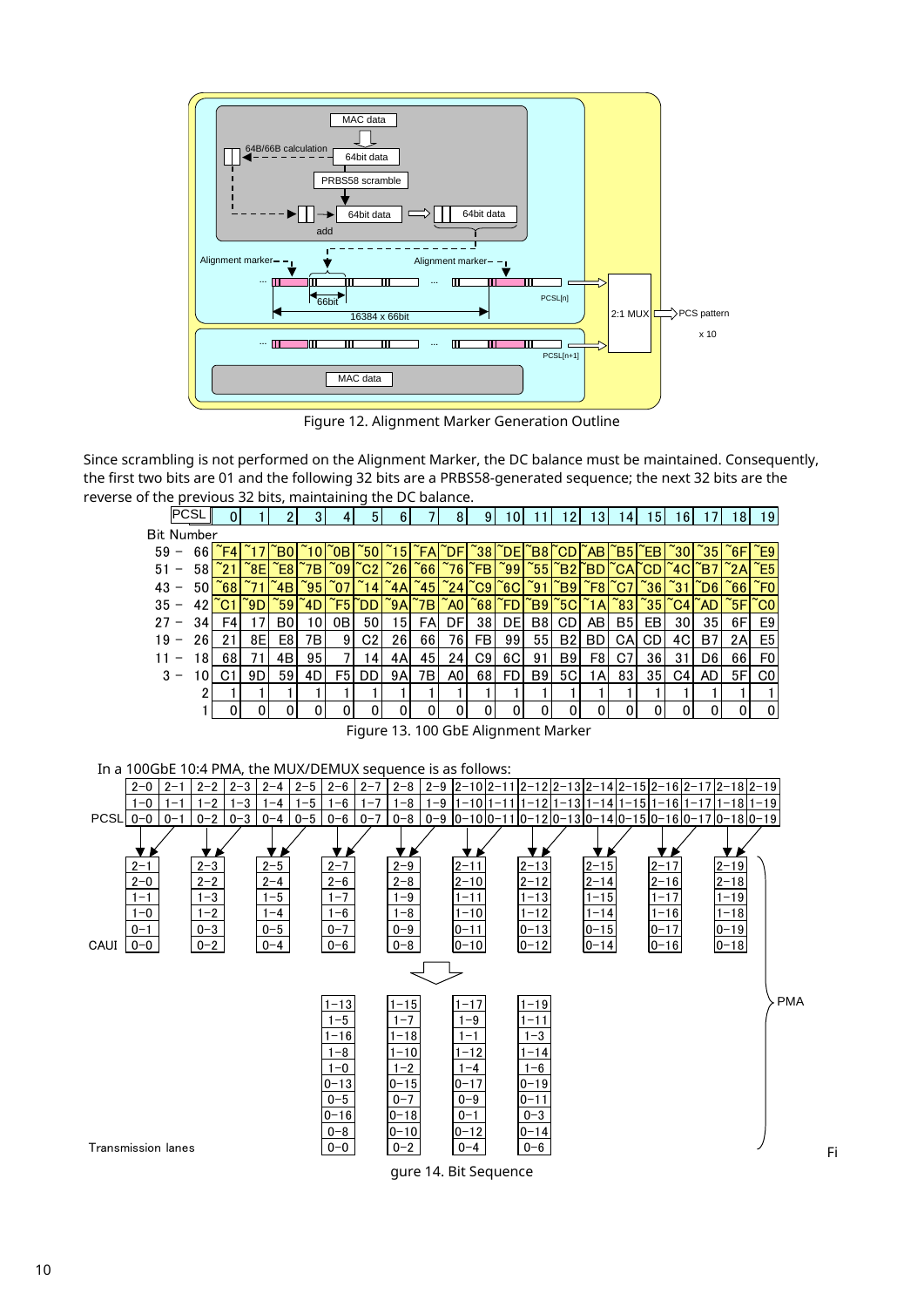The CAUI is a physical electrical interface connecting the PMA and PCS at 10G x 10 lanes. The CAUI is MUXed to 25G x 4 lanes by the PMA and the signal is sent to the transmission circuit via the PMD. This process is reversed at the receive side.

At 100GbE, the lane is changed in the final stage where the appropriate bit appears due to the occurrence of bit skew. For example, when bit skew occurs in the transmission circuit where the worst jitter occurs easily, the skew appears as a 4 x n bit drift in the CAUI lane.<br> $\sqrt{0-0.0}$   $\sqrt{0-12}$   $\sqrt{0-3}$   $\sqrt{10-5}$   $\sqrt{0-5}$ 



Figure 15. Skew between Transmission Lane and Device

On the other hand, when skew occurs at the transmission lane side of the CAUI due to differences in the length of traces on the optical-module PCB where the PMA is mounted or to differences in the buffer propagation time delay, it appears as shown below.



Figure 16. Skew between Device and Transmission Lane

The FIFO mounted on the PMA buffers jitter occurring in the transmission path but there is no function for correcting skew itself. As a result, the objective of the PMA test is not to test skew buffering, but is to confirm whether the bit width conversion occurs logically, requiring the following test.

Most importantly, not only are both sides of 10:4 tested but an independent pattern generator is required for the 10 lanes and 4 lanes. This is an important technique in reducing measurement cost. In other words, at input to the 10-lane and 4-lane sides, if the input timing is known, the output pattern is known too. Consequently, the key point for an instrument used to make these measurements is the ability to control the timing of the bit patterns generated by multiple PPGs. If this timing is uncertain, it is not possible to confirm the correct bit width conversion.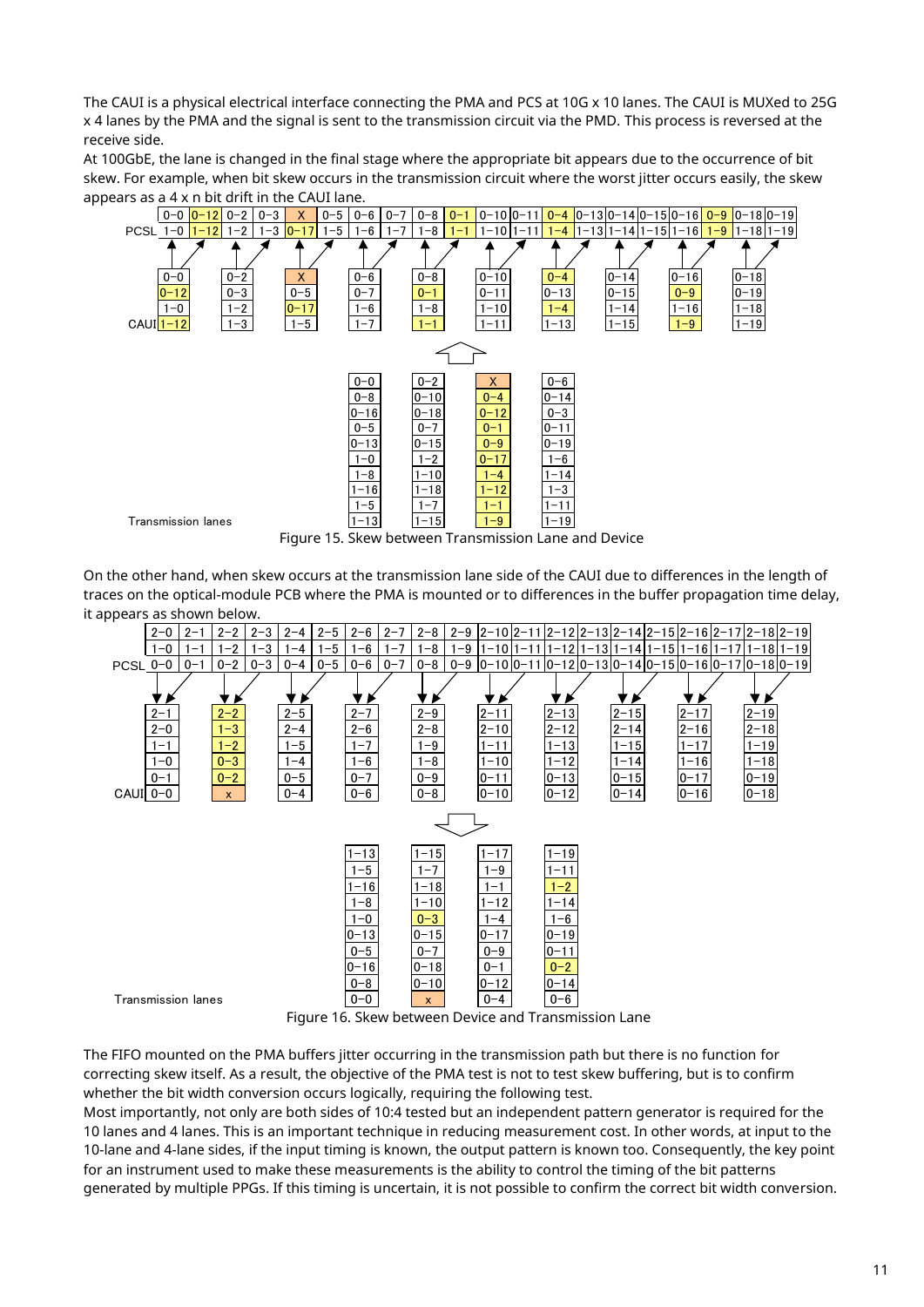The following figure shows the recommended measurement setup.



Figure 17. PMA Skew Test System

#### **4.2.3 PCS Evaluation**

The following test setup is used to evaluate the PCS at the device side when skew occurs in one lane of four lanes at the Transmission side as shown in Fig. 15 with skew from the transmission lane to device side, considering the spread of its impact on five lanes of the PCSL.



Figure 18. PCS Skew Test System

The PCS pattern including the odd or even alignment word emulating the skew generated at one lane of the CAUI is set at the PPG. Another key setting requirement is synchronizing the timing of the five PPGs. For example, as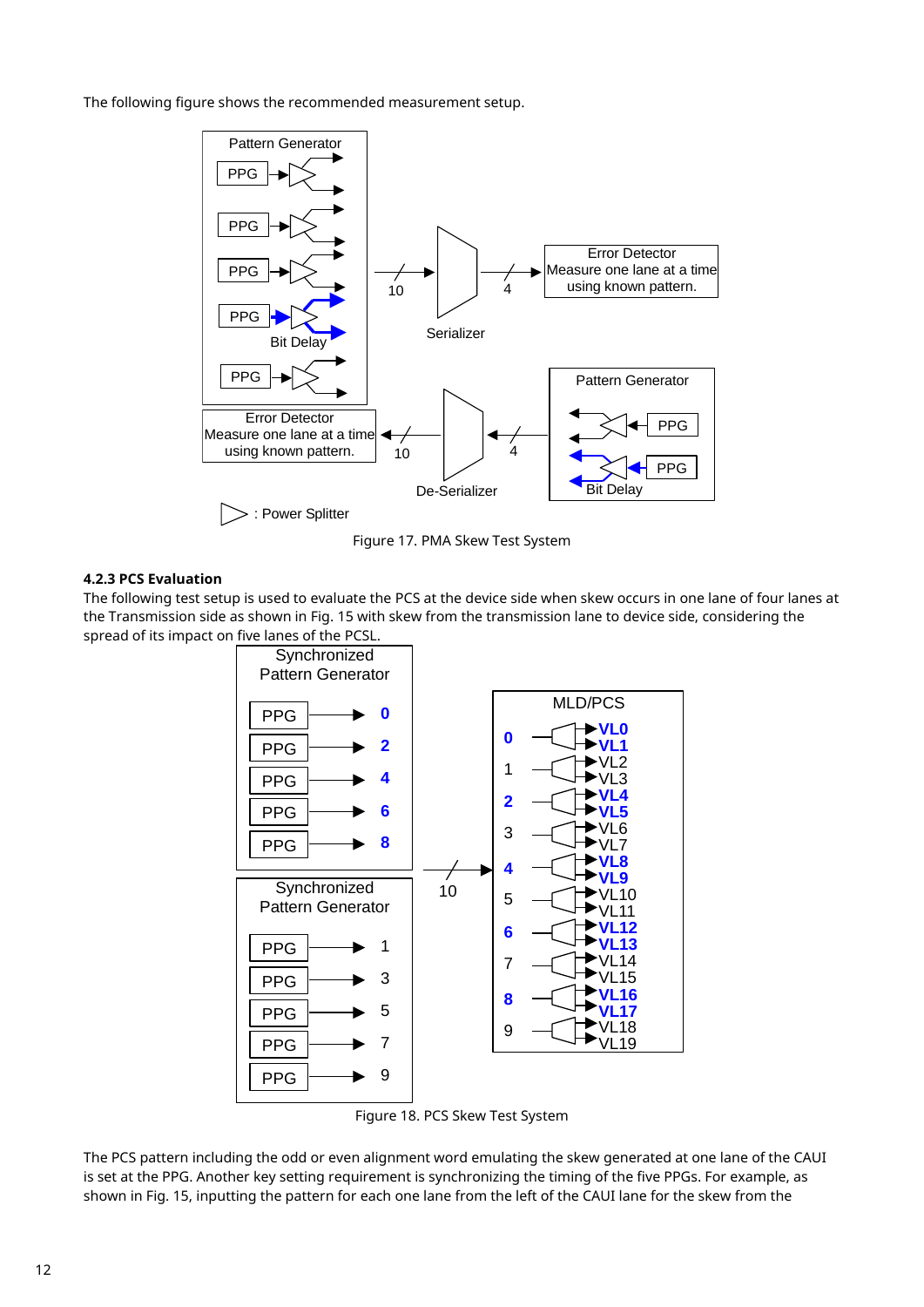transmission lane to the device to the PCS confirms the skew alignment function of the relevant PCSL

## **5. Summary**

This article explains some trends in ultra-high-speed transmission, such as the latest advances on 40 GbE long-distance transmissions and 100 GbE. It also describes evaluation issues and test systems from the perspective of a measuring instrument manufacturer.

In the future, Anritsu plans to continue offering customers even better measurement solutions for assuring the quality of their products and services.

#### References

[http://grouper.ieee.org/groups/802/3/hssg/index.html](http://www.ieee802.3.org/3/hssg/public/index.html)

IEEE802.3ba HSSG Tutorial\_1107.pdf IEEE802.3ba 40/100G Architecture and Interfaces proposal IEEE802.3ba BaselineSummary\_0508 IEEE P802.3ba /D1.1 IEEE Applications & Practice November 2007 OIF 2008.125.04 ITU-T Study Group15 TD337(GEN/15)